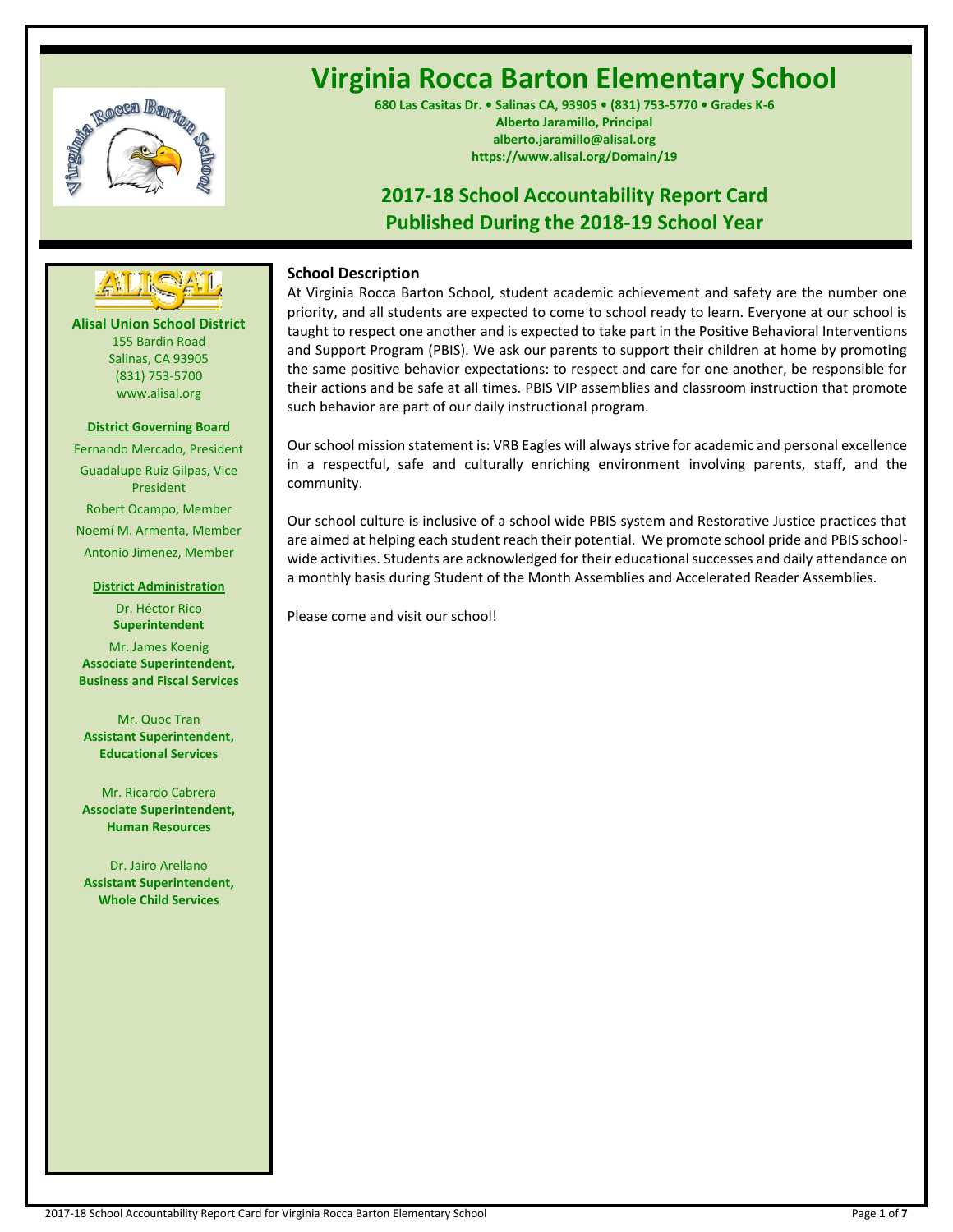## **About the SARC**

By February 1 of each year, every school in California is required by state law to publish a School Accountability Report Card (SARC). The SARC contains information about the condition and performance of each California public school. Under the Local Control Funding Formula (LCFF) all local educational agencies (LEAs) are required to prepare a Local Control and Accountability Plan (LCAP), which describes how they intend to meet annual school-specific goals for all pupils, with specific activities to address state and local priorities. Additionally, data reported in an LCAP is to be consistent with data reported in the SARC.

- For more information about SARC requirements, see the California Department of Education (CDE) SARC web page at [https://www.cde.ca.gov/ta/ac/sa/.](https://www.cde.ca.gov/ta/ac/sa/)
- For more information about the LCFF or LCAP, see the CDE LCFF web page at [https://www.cde.ca.gov/fg/aa/lc/.](https://www.cde.ca.gov/fg/aa/lc/)
- For additional information about the school, parents/guardians and community members should contact the school principal or the district office.

| 2017-18 Student Enrollment by Grade Level |                           |  |  |  |
|-------------------------------------------|---------------------------|--|--|--|
| <b>Grade Level</b>                        | <b>Number of Students</b> |  |  |  |
| Kindergarten                              | 132                       |  |  |  |
| Grade 1                                   | 108                       |  |  |  |
| Grade 2                                   | 123                       |  |  |  |
| Grade 3                                   | 99                        |  |  |  |
| Grade 4                                   | 110                       |  |  |  |
| Grade 5                                   | 120                       |  |  |  |
| Grade 6                                   | 107                       |  |  |  |
| <b>Total Enrollment</b>                   | 799                       |  |  |  |

| 2017-18 Student Enrollment by Group    |                                    |  |  |  |
|----------------------------------------|------------------------------------|--|--|--|
| <b>Group</b>                           | <b>Percent of Total Enrollment</b> |  |  |  |
| <b>Black or African American</b>       | 0.0                                |  |  |  |
| American Indian or Alaska Native       | 0.0                                |  |  |  |
| Asian                                  | 0.1                                |  |  |  |
| Filipino                               | 0.0                                |  |  |  |
| <b>Hispanic or Latino</b>              | 95.0                               |  |  |  |
| Native Hawaiian or Pacific Islander    | 0.0                                |  |  |  |
| White                                  | 0.4                                |  |  |  |
| <b>Socioeconomically Disadvantaged</b> | 89.2                               |  |  |  |
| <b>English Learners</b>                | 87.6                               |  |  |  |
| <b>Students with Disabilities</b>      | 5.0                                |  |  |  |
| <b>Foster Youth</b>                    | 0.0                                |  |  |  |

## **A. Conditions of Learning**

#### **State Priority: Basic**

The SARC provides the following information relevant to the State priority: Basic (Priority 1):

- Degree to which teachers are appropriately assigned and fully credentialed in the subject area and for the pupils they are teaching;
- Pupils have access to standards-aligned instructional materials; and School facilities are maintained in good repair

| <b>Teacher Credentials</b>                         |           |           |       |  |  |
|----------------------------------------------------|-----------|-----------|-------|--|--|
| Virginia Rocca Barton Elementary School            | $16 - 17$ | $17 - 18$ | 18-19 |  |  |
| <b>With Full Credential</b>                        | 33        | 30        | 28    |  |  |
| <b>Without Full Credential</b>                     | 3         | 3         | 3     |  |  |
| <b>Teaching Outside Subject Area of Competence</b> | 0         | O         |       |  |  |
| <b>Alisal Union School District</b>                | $16 - 17$ | $17 - 18$ | 18-19 |  |  |
| <b>With Full Credential</b>                        |           |           | 5     |  |  |
| <b>Without Full Credential</b>                     |           |           | n     |  |  |
| <b>Teaching Outside Subject Area of Competence</b> |           |           |       |  |  |

| <b>Teacher Misassignments and Vacant Teacher Positions at this School</b> |  |  |  |  |  |  |  |
|---------------------------------------------------------------------------|--|--|--|--|--|--|--|
| <b>Virginia Rocca Barton</b><br>$17 - 18$<br>$18-19$<br>$16 - 17$         |  |  |  |  |  |  |  |
| <b>Teachers of English Learners</b>                                       |  |  |  |  |  |  |  |
| Total Teacher Misassignments                                              |  |  |  |  |  |  |  |
| <b>Vacant Teacher Positions</b>                                           |  |  |  |  |  |  |  |

Note: "Misassignments" refers to the number of positions filled by teachers who lack legal authorization to teach that grade level, subject area, student group, etc.

\*Total Teacher Misassignments includes the number of Misassignments of Teachers of English Learners.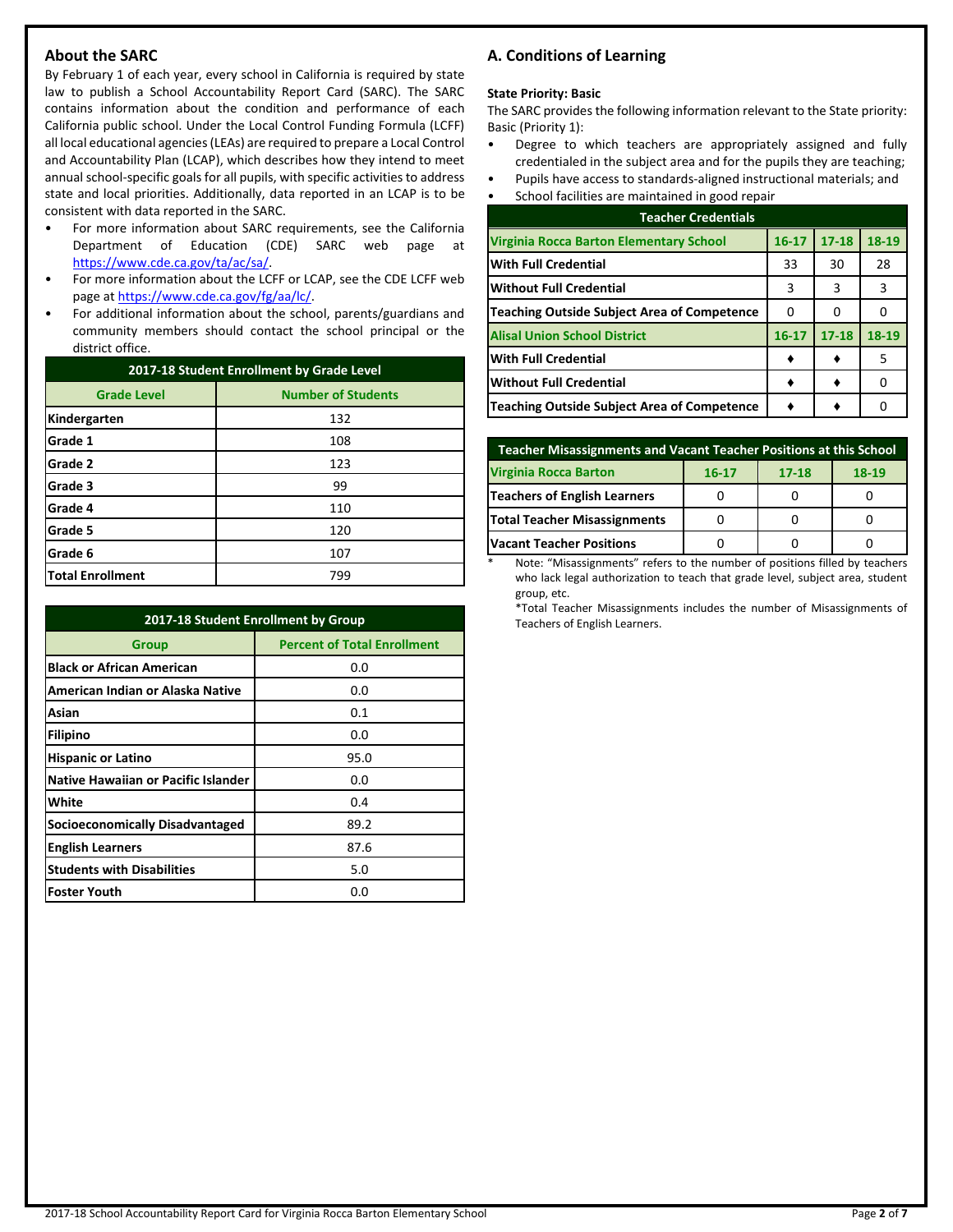## **Quality, Currency, Availability of Textbooks and Instructional Materials (School Year 2018-19)**

In order to meet requirements for common core state standards (CCSS), materials were updated as part of the 2018 adoption.

K-6 Wonders is used to teach all Language Arts standards. In K-6, teachers use Eureka Math.

| <b>Textbooks and Instructional Materials</b><br>Year and month in which data were collected: 2018 |                                                                                                          |          |  |  |  |
|---------------------------------------------------------------------------------------------------|----------------------------------------------------------------------------------------------------------|----------|--|--|--|
| <b>Core Curriculum Area</b>                                                                       | <b>Textbooks and Instructional Materials/Year of Adoption</b>                                            |          |  |  |  |
| <b>Reading/Language Arts</b>                                                                      | McMillan / McGraw-Hill, Wonders- K-3, Adopted 2017<br>McMillan / McGraw-Hill, Wonders- 4-6, Adopted 2018 |          |  |  |  |
|                                                                                                   | The textbooks listed are from most recent adoption:                                                      | Yes      |  |  |  |
|                                                                                                   | Percent of students lacking their own assigned textbook:                                                 | 0        |  |  |  |
| <b>Mathematics</b>                                                                                | Eureka Math, Adopted 2018                                                                                |          |  |  |  |
|                                                                                                   | The textbooks listed are from most recent adoption:                                                      | Yes      |  |  |  |
|                                                                                                   | Percent of students lacking their own assigned textbook:                                                 | $\Omega$ |  |  |  |
| <b>Science</b>                                                                                    | Delta Foss- (Kinder-5th grades) - Adopted 2007<br>McGraw-Hill- (6th grade) - Adopted 2006                |          |  |  |  |
|                                                                                                   | The textbooks listed are from most recent adoption:                                                      | Yes      |  |  |  |
|                                                                                                   | Percent of students lacking their own assigned textbook: 0                                               |          |  |  |  |
| <b>History-Social Science</b>                                                                     | McGraw-Hill, Vistas-Adopted 2006                                                                         |          |  |  |  |
|                                                                                                   | The textbooks listed are from most recent adoption:                                                      | Yes      |  |  |  |
|                                                                                                   | Percent of students lacking their own assigned textbook:                                                 | 0        |  |  |  |

Note: Cells with N/A values do not require data.

### **School Facility Conditions and Planned Improvements (Most Recent Year)**

Virginia Rocca Barton School was built in 1988. The school's basic repair needs are taken care of by the maintenance department.

We have one lead (daytime) custodian and two night custodians who keep our facilities clean. All classrooms and rest rooms are cleaned daily. District maintenance staff members repair major building structural problems, remove graffiti, and maintain landscaping on a regular basis.

| <b>School Facility Good Repair Status (Most Recent Year)</b><br>Year and month in which data were collected: August, 2018 |                      |                                                            |  |  |
|---------------------------------------------------------------------------------------------------------------------------|----------------------|------------------------------------------------------------|--|--|
| <b>System Inspected</b>                                                                                                   | <b>Repair Status</b> | <b>Repair Needed and</b><br><b>Action Taken or Planned</b> |  |  |
| <b>Systems:</b><br>Gas Leaks, Mechanical/HVAC, Sewer                                                                      | Good                 |                                                            |  |  |
| Interior:<br><b>Interior Surfaces</b>                                                                                     | Good                 |                                                            |  |  |
| Cleanliness:<br>Overall Cleanliness, Pest/ Vermin Infestation                                                             | Good                 |                                                            |  |  |
| Electrical:<br>Electrical                                                                                                 | Good                 |                                                            |  |  |
| <b>Restrooms/Fountains:</b><br>Restrooms, Sinks/ Fountains                                                                | Good                 |                                                            |  |  |
| Safety:<br>Fire Safety, Hazardous Materials                                                                               | Good                 |                                                            |  |  |
| Structural:<br>Structural Damage, Roofs                                                                                   | Good                 |                                                            |  |  |
| External:<br>Playground/School Grounds, Windows/Doors/Gates/Fences                                                        | Good                 |                                                            |  |  |
| <b>Overall Rating</b>                                                                                                     | <b>Exemplary</b>     |                                                            |  |  |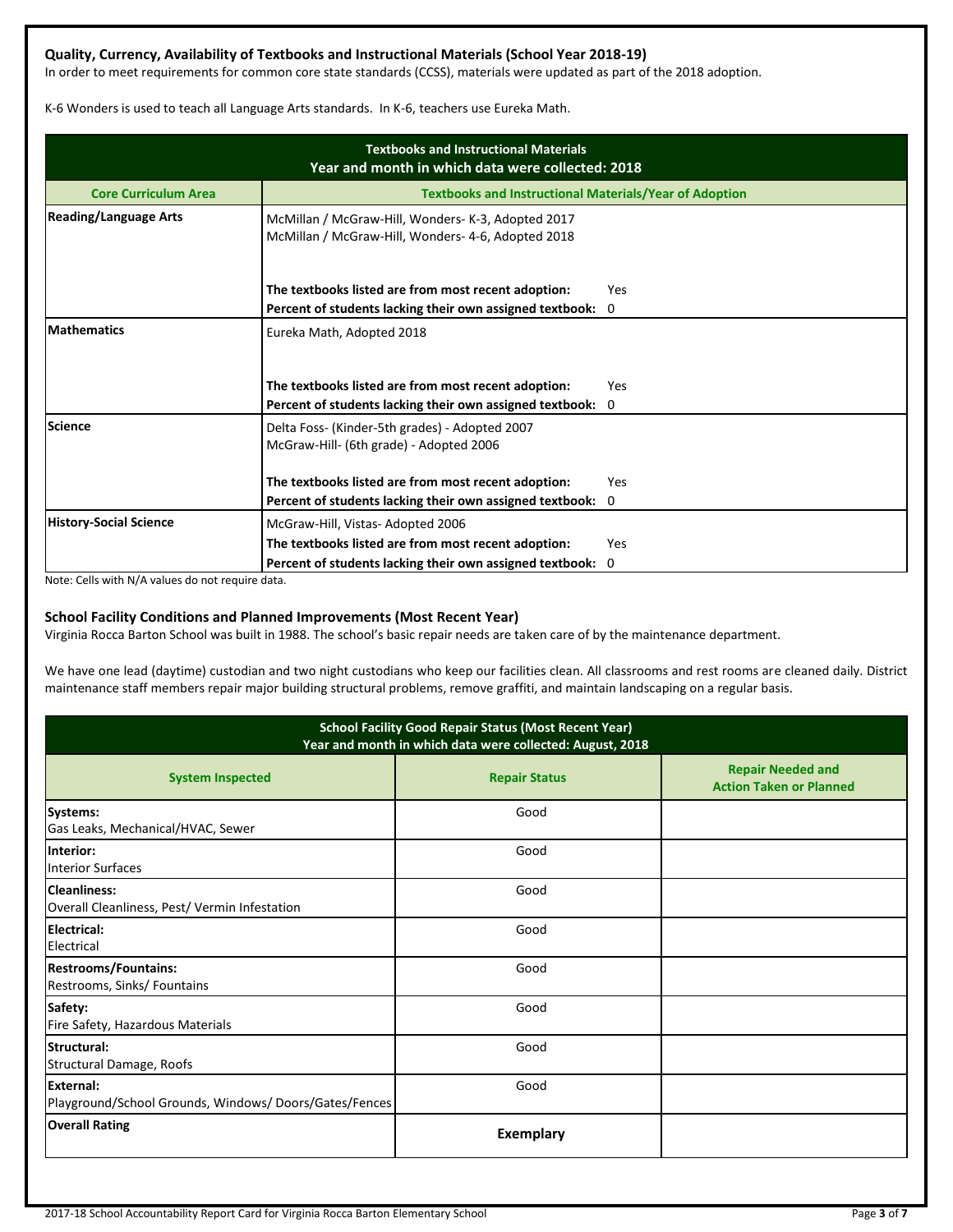## **B. Pupil Outcomes**

#### **State Priority: Pupil Achievement**

The SARC provides the following information relevant to the State priority: Pupil Achievement (Priority 4):

- **Statewide assessments** (i.e., California Assessment of Student Performance and Progress [CAASPP] System, which includes the Smarter Balanced Summative Assessments for students in the general education population and the California Alternate Assessments [CAAs] for English language arts/literacy [ELA] and mathematics given in grades three through eight and grade eleven. Only eligible students may participate in the administration of the CAAs. CAAs items are aligned with alternate achievement standards, which are linked with the Common Core State Standards [CCSS] for students with the most significant cognitive disabilities); and
- The percentage of students who have successfully completed courses that satisfy the requirements for entrance to the University of California and the California State University, or career technical education sequences or programs of study

| 2017-18 CAASPP Results for All Students                                               |               |           |                 |           |              |           |
|---------------------------------------------------------------------------------------|---------------|-----------|-----------------|-----------|--------------|-----------|
| Percent of Students Meeting or Exceeding the State Standards<br>$(grades 3-8 and 11)$ |               |           |                 |           |              |           |
| <b>Subject</b>                                                                        | <b>School</b> |           | <b>District</b> |           | <b>State</b> |           |
|                                                                                       | $16 - 17$     | $17 - 18$ | $16 - 17$       | $17 - 18$ | $16-17$      | $17 - 18$ |
| IELA                                                                                  | 25.0          | 27.0      | 28.0            | 32.0      | 48.0         | 50.0      |
| Math                                                                                  | 17.0          | 18.0      | 21.0            | 23.0      | 37.0         | 38.0      |

Note: Percentages are not calculated when the number of students tested is ten or less, either because the number of students in this category is too small for statistical accuracy or to protect student privacy.

Note: ELA and mathematics test results include the Smarter Balanced Summative Assessment and the CAA. The "Percent Met or Exceeded" is calculated by taking the total number of students who met or exceeded the standard on the Smarter Balanced Summative Assessment plus the total number of students who met the standard (i.e., achieved Level 3–Alternate) on the CAAs divided by the total number of students who participated in both assessments.

#### **CAASPP Test Results in Science for All Students**

**Percent of Students Scoring at Proficient or Advanced (meeting or exceeding the state standards)**

|                | lineeting of exceeding the state standards, |               |                 |           |              |           |
|----------------|---------------------------------------------|---------------|-----------------|-----------|--------------|-----------|
| <b>Subject</b> | <b>School</b>                               |               | <b>District</b> |           | <b>State</b> |           |
|                | $16 - 17$                                   | $17 - 18$     | $16 - 17$       | $17 - 18$ | $16 - 17$    | $17 - 18$ |
| <b>Science</b> | N/A                                         | N/A           | N/A             | N/A       | N/A          | N/A       |
|                | .                                           | $\sim$ $\sim$ |                 |           |              |           |

Note: Cells with N/A values do not require data.

Note: The 2016–17 and 2017–18 data are not available. The CDE is developing a new science assessment based on the Next Generation Science Standards for California Public Schools (CA NGSS). The CAST was pilot-tested in spring 2017 and field-tested in spring 2018. The CAST will be administered operationally during the 2018–19 school year. The CAA for Science was pilot-tested for two years (i.e., 2016–17 and 2017–18) and the CAA for Science will be field-tested in 2018–19.

Note: Science test results include the CAST and the CAA for Science. The "Percent Met or Exceeded" is calculated by taking the total number of students who met or exceeded the standard on the CAST plus the total number of students who met the standard (i.e., achieved Level 3–Alternate) on the CAA for Science divided by the total number of students who participated on both assessments.

#### **State Priority: Other Pupil Outcomes**

The SARC provides the following information relevant to the State priority: Other Pupil Outcomes (Priority 8):

Pupil outcomes in the subject area of physical education

| Grade |        | 2017-18 Percent of Students Meeting Fitness Standards |        |
|-------|--------|-------------------------------------------------------|--------|
| Level | 4 of 6 | 5 of 6                                                | 6 of 6 |
|       | 16 2   |                                                       | 77     |

Percentages are not calculated when the number of students tested is ten or less, either because the number of students in this category is too small for statistical accuracy or to protect student privacy.

| School Year 2017-18 CAASPP Assessment Results - English Language Arts (ELA)<br>Disaggregated by Student Groups, Grades Three through Eight and Eleven               |       |                                       |        |       |  |  |  |
|---------------------------------------------------------------------------------------------------------------------------------------------------------------------|-------|---------------------------------------|--------|-------|--|--|--|
| <b>Number</b><br><b>Total</b><br>Percent<br><b>Percent</b><br><b>Student Group</b><br><b>Enrollment</b><br><b>Met or Exceeded</b><br><b>Tested</b><br><b>Tested</b> |       |                                       |        |       |  |  |  |
| <b>All Students</b>                                                                                                                                                 | 438   | 435                                   | 99.32  | 26.90 |  |  |  |
| Male                                                                                                                                                                | 215   | 214                                   | 99.53  | 23.36 |  |  |  |
| Female                                                                                                                                                              | 223   | 221                                   | 99.10  | 30.32 |  |  |  |
| Asian                                                                                                                                                               | $- -$ | $\hspace{0.05cm}$ – $\hspace{0.05cm}$ | --     | $- -$ |  |  |  |
| <b>Hispanic or Latino</b>                                                                                                                                           | 409   | 409                                   | 100.00 | 26.89 |  |  |  |
| <b>Socioeconomically Disadvantaged</b>                                                                                                                              | 393   | 391                                   | 99.49  | 25.58 |  |  |  |
| <b>English Learners</b>                                                                                                                                             | 406   | 404                                   | 99.51  | 24.75 |  |  |  |
| <b>Students with Disabilities</b>                                                                                                                                   | 36    | 36                                    | 100.00 | 11.11 |  |  |  |
| <b>Students Receiving Migrant Education Services</b>                                                                                                                | 20    | 20                                    | 100.00 | 15.00 |  |  |  |

Note: ELA test results include the Smarter Balanced Summative Assessment and the CAA. The "Percent Met or Exceeded" is calculated by taking the total number of students who met or exceeded the standard on the Smarter Balanced Summative Assessment plus the total number of students who met the standard (i.e., achieved Level 3–Alternate) on the CAAs divided by the total number of students who participated in both assessments.

Note: Double dashes (--) appear in the table when the number of students is ten or less, either because the number of students in this category is too small for statistical accuracy or to protect student privacy.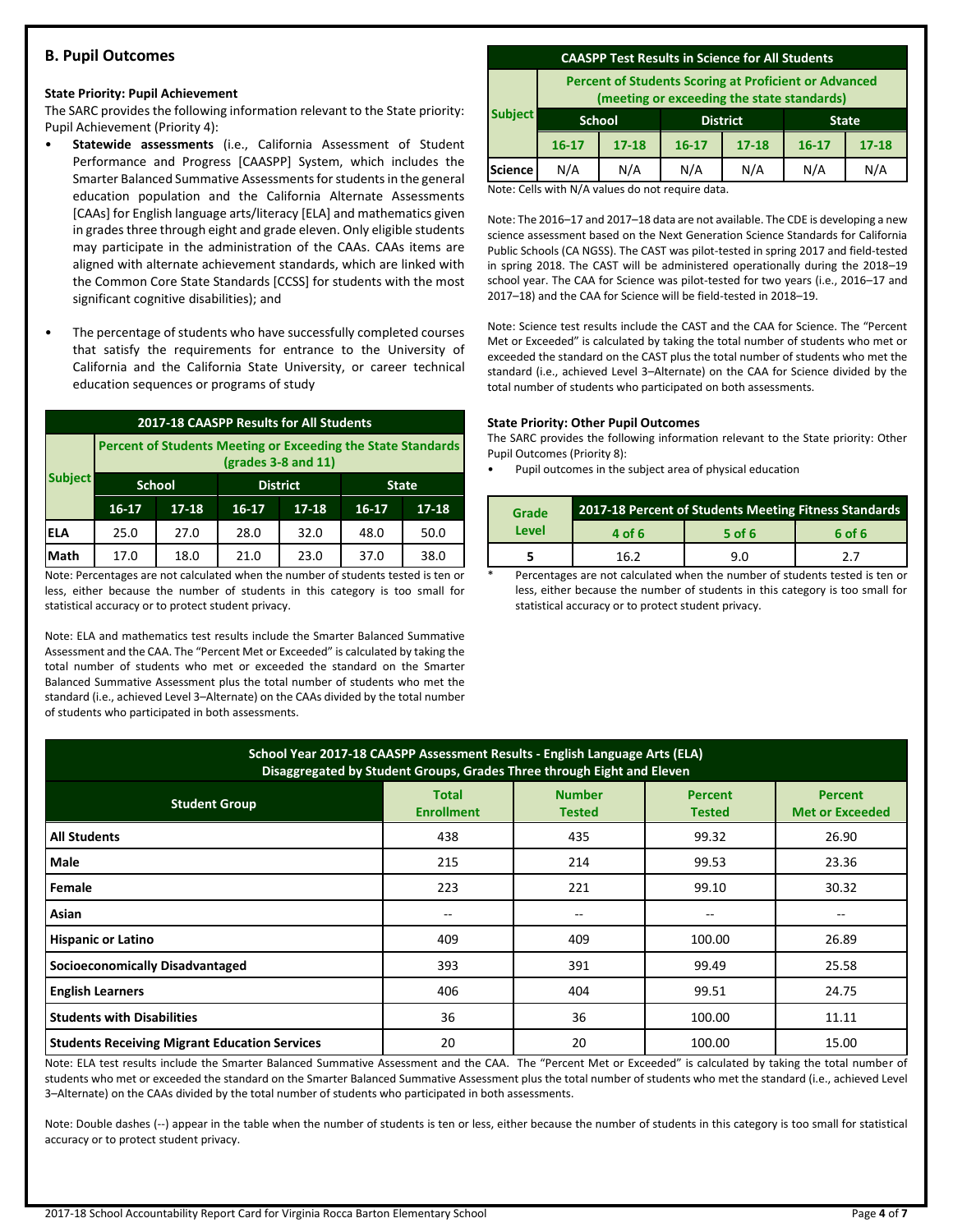Note: The number of students tested includes all students who participated in the test whether they received a score or not; however, the number of students tested is not the number that was used to calculate the achievement level percentages. The achievement level percentages are calculated using only students who received scores.

| School Year 2017-18 CAASPP Assessment Results - Mathematics<br>Disaggregated by Student Groups, Grades Three through Eight and Eleven                    |     |                                       |       |       |  |  |  |
|----------------------------------------------------------------------------------------------------------------------------------------------------------|-----|---------------------------------------|-------|-------|--|--|--|
| <b>Number</b><br><b>Total</b><br><b>Percent</b><br><b>Student Group</b><br><b>Met or Exceeded</b><br><b>Enrollment</b><br><b>Tested</b><br><b>Tested</b> |     |                                       |       |       |  |  |  |
| <b>All Students</b>                                                                                                                                      | 438 | 437                                   | 99.77 | 17.85 |  |  |  |
| Male                                                                                                                                                     | 215 | 215                                   | 100   | 20    |  |  |  |
| Female                                                                                                                                                   | 223 | 222                                   | 99.55 | 15.77 |  |  |  |
| Asian                                                                                                                                                    | --  | $\hspace{0.05cm}$ – $\hspace{0.05cm}$ | --    |       |  |  |  |
| <b>Hispanic or Latino</b>                                                                                                                                | 409 | 409                                   | 100   | 17.11 |  |  |  |
| <b>Socioeconomically Disadvantaged</b>                                                                                                                   | 393 | 392                                   | 99.75 | 15.82 |  |  |  |
| <b>English Learners</b>                                                                                                                                  | 406 | 406                                   | 100   | 16.75 |  |  |  |
| <b>Students with Disabilities</b>                                                                                                                        | 36  | 36                                    | 100   | 5.56  |  |  |  |
| <b>Students Receiving Migrant Education Services</b>                                                                                                     | 20  | 20                                    | 100   |       |  |  |  |

Note: Mathematics test results include the Smarter Balanced Summative Assessment and the CAA. The "Percent Met or Exceeded" is calculated by taking the total number of students who met or exceeded the standard on the Smarter Balanced Summative Assessment plus the total number of students who met the standard (i.e., achieved Level 3–Alternate) on the CAAs divided by the total number of students who participated in both assessments.

Note: Double dashes (--) appear in the table when the number of students is ten or less, either because the number of students in this category is too small for statistical accuracy or to protect student privacy.

Note: The number of students tested includes all students who participated in the test whether they received a score or not; however, the number of students tested is not the number that was used to calculate the achievement level percentages. The achievement level percentages are calculated using only students who received scores.

## **C. Engagement**

#### **State Priority: Parental Involvement**

The SARC provides the following information relevant to the State priority: Parental Involvement (Priority 3):

• Efforts the school district makes to seek parent input in making decisions for the school district and each school site

#### **Opportunities for Parental Involvement (School Year 2018-19)**

Virginia Rocca Barton parents serve on our School Site Council, ELAC and DELAC. They help us make decisions about what is best for our school. We ask all parents to come to Back-to-School Night in the fall and Open House in the spring. Parents have the opportunity to participate in our Koffee Klatch which meet once a month and offer important presentations of need for our parents and community. Along with the Koffee Klatch, we have parent workshops presented by Parenting Partners, and Family Meals Challenge. We also have a Parent Patrol Program, which consists of parents who are trained as volunteers in order to promote safety on campus. We have an annual "Grandparents Day" in which grandparents are brought in as guests and they read to their grandchildren. We have parent-teacher conferences in November and March. We have a family functions each year that promote community participation, such as educational fund-raisers, fall and winter programs, PTO, and Family Reading Night. Parents are also welcome to visit their children's classrooms. If you are interested in participating in any of the parent involvement opportunities at the school, please contact Alberto Jaramillo, Principal, at (831) 753-5770.

#### **State Priority: School Climate**

The SARC provides the following information relevant to the State priority: School Climate (Priority 6):

- Pupil suspension rates;
- Pupil expulsion rates; and
- Other local measures on the sense of safety.

## **School Safety Plan**

The last revision of our school Emergency Preparedness Plan includes procedures for emergencies such as Fire, Earthquakes and Intruder Alerts, exit routes, and inventories of emergency supplies. We make the plan available in the school office and it is reviewed with all staff at our first staff meeting. Monthly drills take place for fire, earthquake, and lockdowns. Emergency preparedness trainings for all staff members take place annually. As a District and School we will be implementing ALICE strategies in case of an Intruder on campus.

Campus supervisors monitor the school grounds before and after school, at recess, and at lunchtime. Additionally, at recess, two teachers and two supervisors provide yard duty supervision. Teachers regularly review the rules for safe, responsible behavior. All visitors are required to sign in at the office, where they receive a visitor's badge. Along with this we also have our Parent Patrol, whom help with the supervision of our students and campus. They make sure that all visitors do have their visitors pass before going on campus.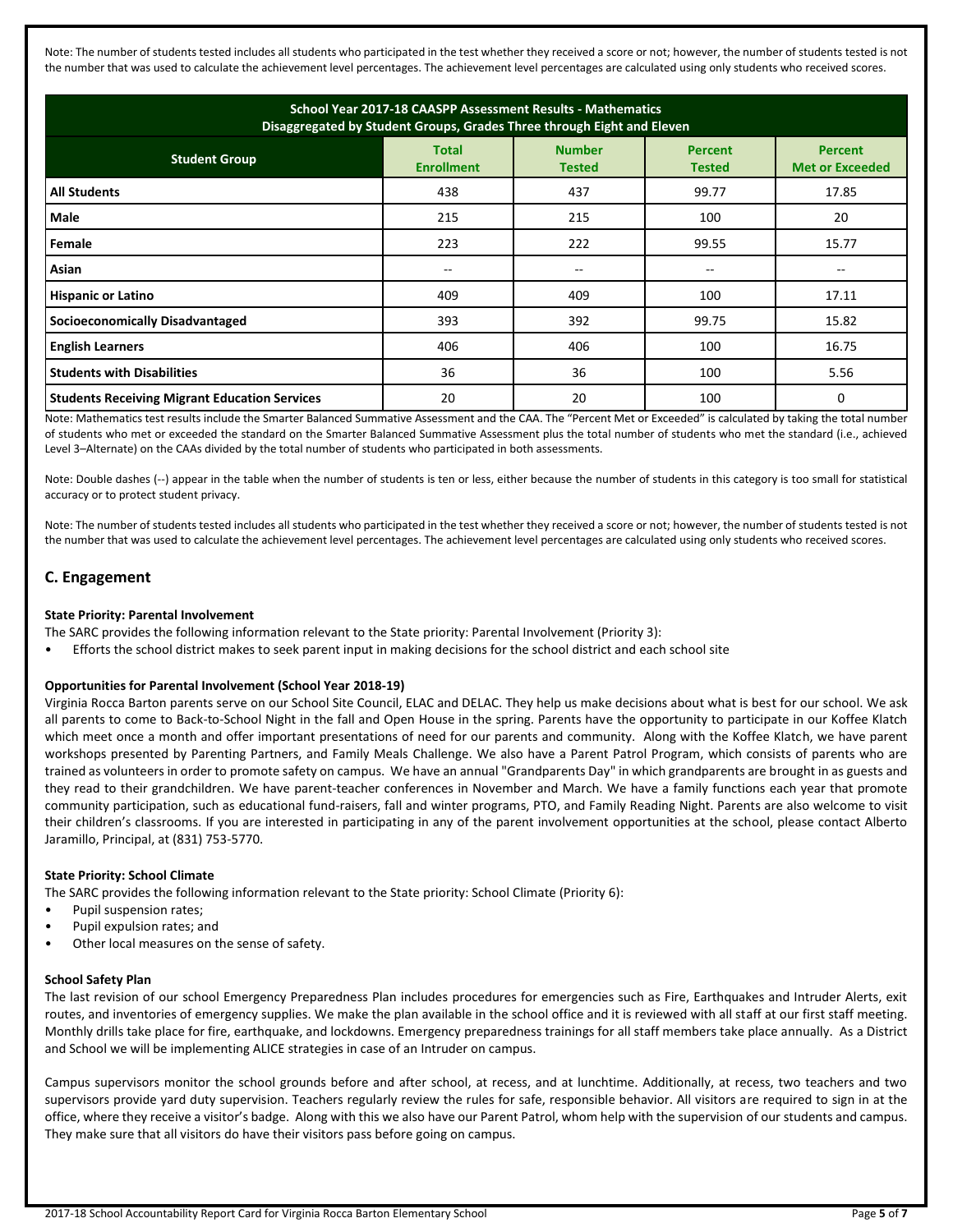| <b>Suspensions and Expulsions</b> |                               |         |         |  |  |  |  |
|-----------------------------------|-------------------------------|---------|---------|--|--|--|--|
| <b>School</b>                     | 2015-16<br>2016-17<br>2017-18 |         |         |  |  |  |  |
| <b>Suspensions Rate</b>           | 0.0                           | 0.0     | 0.7     |  |  |  |  |
| <b>Expulsions Rate</b>            | 0.0                           | 0.0     | 0.0     |  |  |  |  |
| <b>District</b>                   | 2015-16                       | 2016-17 | 2017-18 |  |  |  |  |
| <b>Suspensions Rate</b>           | 1.0                           | 0.5     | 1.5     |  |  |  |  |
| <b>Expulsions Rate</b>            | 0.0                           | 0.0     | 0.0     |  |  |  |  |
| <b>State</b>                      | 2015-16                       | 2016-17 | 2017-18 |  |  |  |  |
| <b>Suspensions Rate</b>           | 3.7                           | 3.7     | 3.5     |  |  |  |  |
| <b>Expulsions Rate</b>            | 0.1                           | 0.1     | 0.1     |  |  |  |  |

## **D. Other SARC Information**

The information in this section is required to be in the SARC but is not included in the state priorities for LCFF.

| Academic Counselors and Other Support Staff at this School |    |  |  |  |
|------------------------------------------------------------|----|--|--|--|
| <b>Number of Full-Time Equivalent (FTE)</b>                |    |  |  |  |
| <b>Academic Counselor</b>                                  | O  |  |  |  |
| <b>Counselor (Social/Behavioral or Career Development)</b> |    |  |  |  |
| Library Media Teacher (Librarian)                          |    |  |  |  |
| Library Media Services Staff (Paraprofessional)            |    |  |  |  |
| Psychologist                                               | .5 |  |  |  |
| <b>Social Worker</b>                                       | 0  |  |  |  |
| <b>Nurse</b>                                               | O  |  |  |  |
| Speech/Language/Hearing Specialist                         |    |  |  |  |
| <b>Resource Specialist (non-teaching)</b>                  |    |  |  |  |
| Other                                                      |    |  |  |  |
| <b>Average Number of Students per Staff Member</b>         |    |  |  |  |
| <b>Academic Counselor</b>                                  |    |  |  |  |

\* One Full Time Equivalent (FTE) equals one staff member working full time; one FTE could also represent two staff members who each work 50 percent of full time.

| Average Class Size and Class Size Distribution (Elementary) |                           |         |         |                              |   |           |                                                                                         |   |       |  |  |  |
|-------------------------------------------------------------|---------------------------|---------|---------|------------------------------|---|-----------|-----------------------------------------------------------------------------------------|---|-------|--|--|--|
|                                                             | <b>Average Class Size</b> |         |         | <b>Number of Classrooms*</b> |   |           |                                                                                         |   |       |  |  |  |
| Grade                                                       |                           |         |         | $1 - 20$                     |   | $21 - 32$ |                                                                                         |   | $33+$ |  |  |  |
|                                                             | 2015-16                   | 2016-17 | 2017-18 |                              |   |           | 2015-16   2016-17   2017-18   2015-16   2016-17   2017-18   2015-16   2016-17   2017-18 |   |       |  |  |  |
| К                                                           | 29                        | 26      | 26      |                              | ᅩ |           | 5                                                                                       | 4 | 5     |  |  |  |
|                                                             | 21                        | 25      | 22      | 2                            |   |           | 3                                                                                       | 5 | 5     |  |  |  |
|                                                             | 28                        | 25      | 25      |                              |   |           | 4                                                                                       | 4 | 5     |  |  |  |
|                                                             | 24                        | 23      | 25      |                              | ᅩ |           | 5                                                                                       | 4 | 4     |  |  |  |
| 4                                                           | 28                        | 28      | 28      |                              |   |           | 4                                                                                       | 4 | 4     |  |  |  |
| 5                                                           | 31                        | 26      | 26      |                              |   |           | 3                                                                                       | 4 | 4     |  |  |  |
| 6                                                           | 24                        | 28      | 31      |                              |   |           | 3                                                                                       | 4 | 3     |  |  |  |

\* Number of classes indicates how many classes fall into each size category (a range of total students per class).